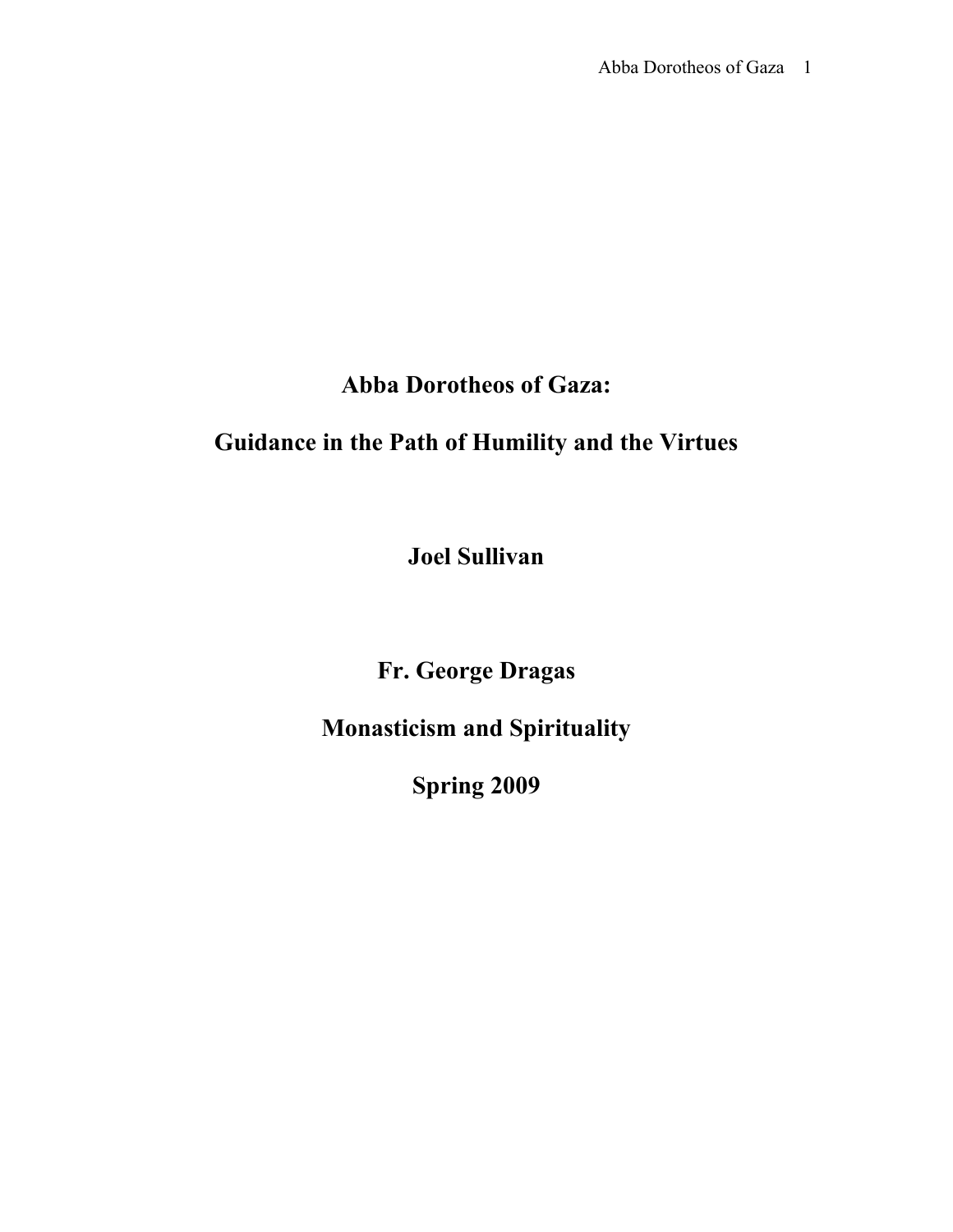## *Introduction*

Abba Dorotheos was a monk and teacher of the desert who lived in the sixth century. We possess relatively little historical data concerning his life,<sup>[1](#page-1-0)</sup> and it is not for the example of his life that Abba Dorotheos is primarily known. Rather, it his teachings on the spiritual life which have proven throughout the centuries to be of exceptional value, acclaimed by spiritual masters and yet suitable not only for novices in monasticism but even for those living in the world and relatively new to the Orthodox faith. The centerpiece of Abba Dorotheos' teaching comes to us in the form of fourteen "discourses" or "lessons" on the spiritual life given to his disciples: presumably these were homilies which were recorded by a scribe. We also have three homilies regarding Lent and Pascha, sixteen brief letters which he wrote and a very short collection of his sayings. Along with these is preserved a life of St. Dositheos, a noted disciple of Abba Dorotheos who God manifested as an example of obedience and humility.

#### *Contemporary English Sources*

The two most valuable sources in English regarding Abba Dorotheos' life and writings are the two English editions of his teachings. The first, *Dorotheos of Gaza: Discourses and Sayings* was published by Cistercian Publications (Michigan) in 1977, translated by, and with an introduction by, Eric P. Wheeler. Wheeler candidly admits in his introduction that his knowledge of patristic Greek was rather limited at the outset of his translation and that this is likely reflected in the result. Nevertheless Abba Dorotheos' wisdom shines through clearly in his translation, and Wheeler's extensive and lively introduction is by far the most comprehensive article available on Abba Dorotheos in English. The second English edition, published in Athens in 2000, was translated by

<span id="page-1-0"></span><sup>1</sup> Scouteris, p. 30.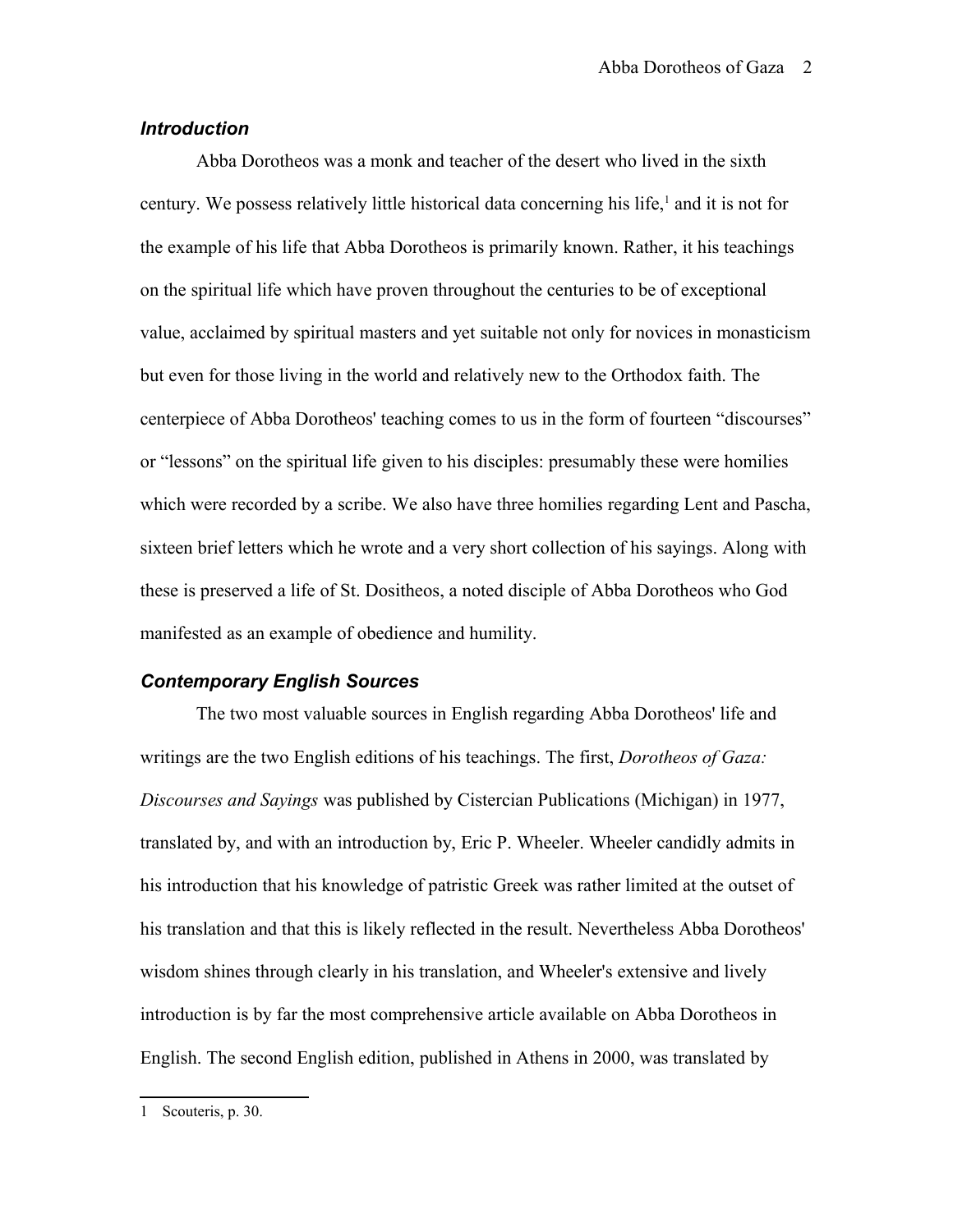Constantine Scouteris. Besides his introduction, Scouteris provides an invaluable 25-page glossary of patristic terms. Thus, Scouteris' edition is of special value to those wishing to more fully understand the nuances of Dorotheos' text and become more familiar with patristic terminology. For the most part, the two editions are translations of the same material (despite apparent differences in the tables of contents: Wheeler took more liberty in rearranging some of the material to present Abba Dorotheos' teachings in a more structured format), but Mr. Scouteris' translation is more literal and scholarly. Beyond these two editions, there does not seem to be much material available on Dorotheos in English; see the bibliography of this presentation for a few other sources. Regarding modern writings on Dorotheos in other languages, see Mr. Scouteris' bibliography.

## *Primary Sources (Manuscripts)*

Wheeler gives a good overview of the manuscript tradition from which Dortheos' writings come to us.<sup>[2](#page-2-0)</sup> In short, the earliest Greek manuscripts date back to the tenth century, but there are also Georgian translations dating back to the ninth century as well as Arabic translations that may date as early as the ninth century.

#### *The Life of Abba Dorotheos*

Abba Dorotheos was born in Antioch around 500 A.D. He was well educated, and he devoted himself to monasticism at an early age, entering the Monastery of Seridos in Gaza. Two holy spiritual fathers lived as recluses at the monastery: Abba Barsanuphius and Abba John the Prophet (so called because of his clairvoyance). It was these two fathers who directed the spiritual life of the monastery, since Seridos was their disciple.<sup>[3](#page-2-1)</sup>

The elders Barsanuphius and John had come to the monastery of Seridos after many years of ascetic life in the deserts of Upper Egypt, fleeing the barrage of visitors

<span id="page-2-0"></span><sup>2</sup> Wheeler, p. 19-22.

<span id="page-2-1"></span><sup>3</sup> Scouteris, pp. 30-31.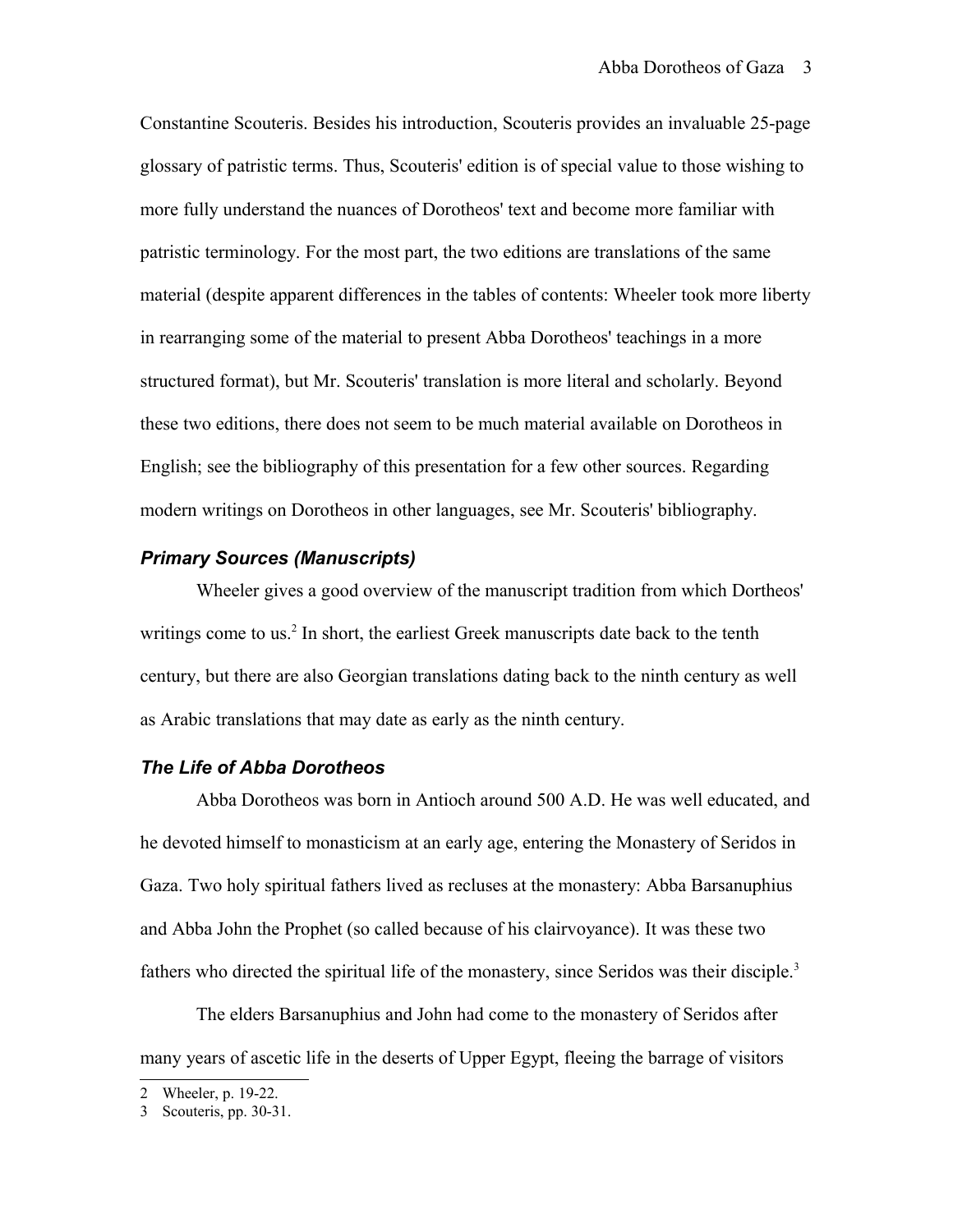that flocked to them there because of their renowned holiness. In Gaza they lived a life of "complete and permanent enclosure, with no communication with the outside world except by the written word communicated through a secretary."<sup>[4](#page-3-0)</sup>

Among other spiritual gifts, God granted the elders Barsanuphius and John an amazing oneness of soul from before the time they arrived in Gaza:

*The extraordinary thing about this relationship was that, although John was himself a highly charismatic person, he always wrote of Barsanufius as his spiritual Father and Master, whereas Barsanufius always referred to John as his alter ego and powerful ally in the spiritual combat; yet they never saw one another, and never corresponded with one another. John was often asked to explain some of the things which Barsanufius had written to a correspondent and he did so to perfection, while some of Barsanufius' correspondents who had consulted John (and not mentioned the fact) were told summarily to do what Brother John had told them.*[5](#page-3-1)

Dorotheos submitted himself to the guidance of these two elders with complete openness and obedience. He kept in contact with them by written correspondence and also had the privilege of serving as Abba John's cell attendant for some time. These illumined elders directed Dorotheos with discernment. Dorotheos initially wanted to live the strict ascetic life of a hermit, but the elders did not agree with his wish, partly because of his physical weakness. Instead, they directed him to serve the monastery as its guestmaster; later they gave him responsibilities at the monastery infirmary. Over time Dorotheos also took on the responsibility of being a spiritual guide to some younger

<span id="page-3-0"></span><sup>4</sup> Wheeler, p. 41.

<span id="page-3-1"></span><sup>5</sup> Wheeler, p. 42.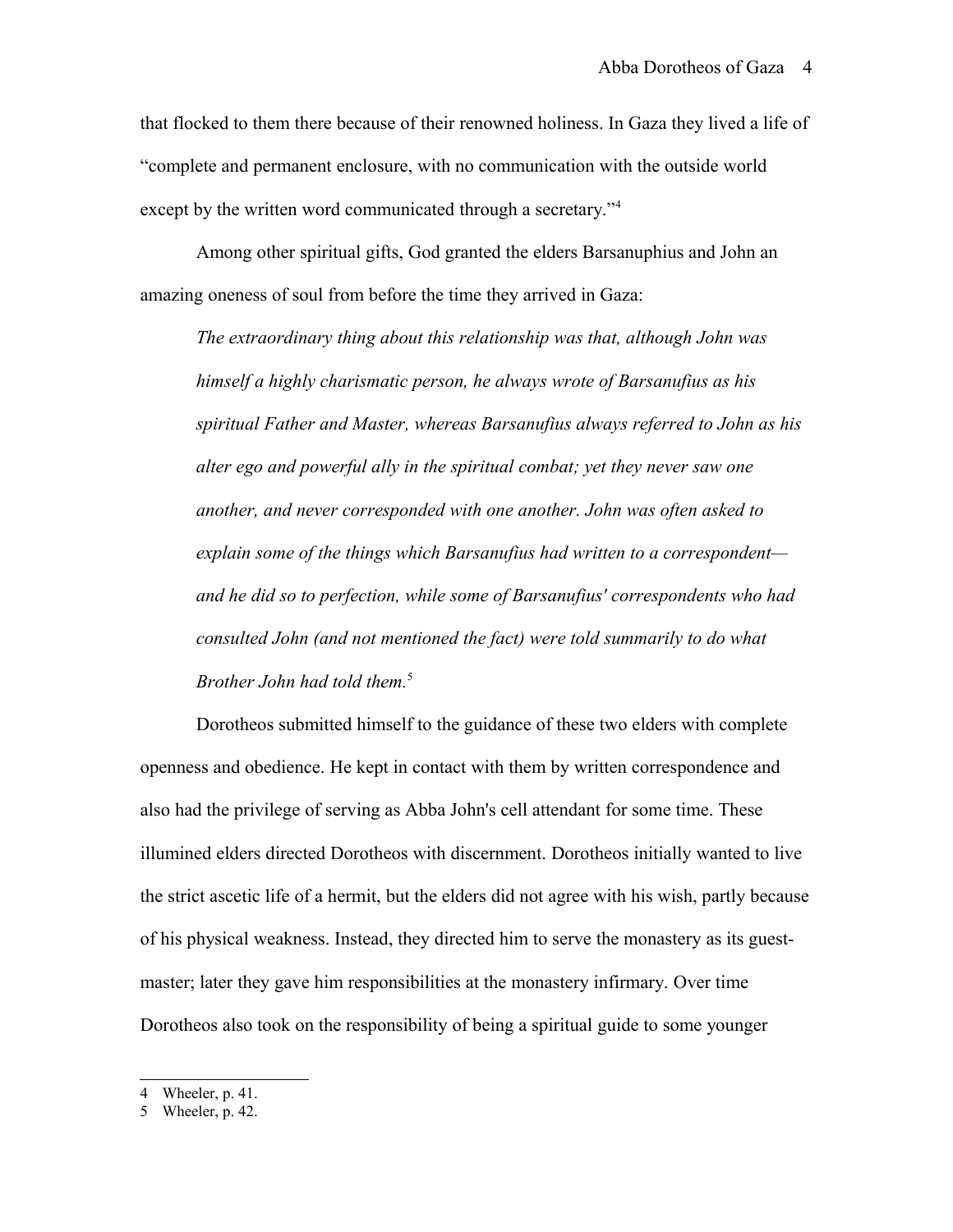monks; of all his spiritual children, Dositheos was distinguished for his life of obedience and virtue.<sup>[6](#page-4-0)</sup>

"After the demise of John the Prophet and the complete silence of Barsanuphius, around 540, a few days after the death of Abba Seridos, Dorotheos left this monastery and built his own. It was to the monks of this monastery that he addressed his famous teachings.<sup>[7](#page-4-1)</sup>" Thus, Abba Dorotheos lived a life of obedience and comparative silence as long as his spiritual fathers lived to direct him, but once their counsel was no longer available, he devoted himself to the service of directing his brothers who might otherwise be at a loss for spiritual guidance. In his teaching he strove to pass on what he had received from his elders and from God. To this teaching, steeped in Holy Scripture and patristic wisdom, let us now turn our attention.

### *Abba Dorotheos' Style: Accessible, Memorable, Simple, and Traditional*

As mentioned earlier, Abba Dorotheos' lessons were most likely homilies recorded by a scribe.<sup>[8](#page-4-2)</sup> They are notable not only for their content but also for their style. Abba Dorotheos' style makes his lessons particularly accessible and memorable. He knows how to draw his audience in. Accordingly, his style is a model for those who wish to write or speak in an accessible and memorable way regarding the Christian faith and the spiritual life.

Abba Dorotheos' style is both rhetorical and conversational. For example, he makes very effective use of rhetorical questions: he will often start by raising a question and then developing the line of questioning for some time, to build the reader's interest,

<span id="page-4-0"></span><sup>6</sup> Scouteris, pp. 31-33.

<span id="page-4-1"></span><sup>7</sup> Scouteris, p. 32.

<span id="page-4-2"></span><sup>8</sup> Scouteris, p. 34.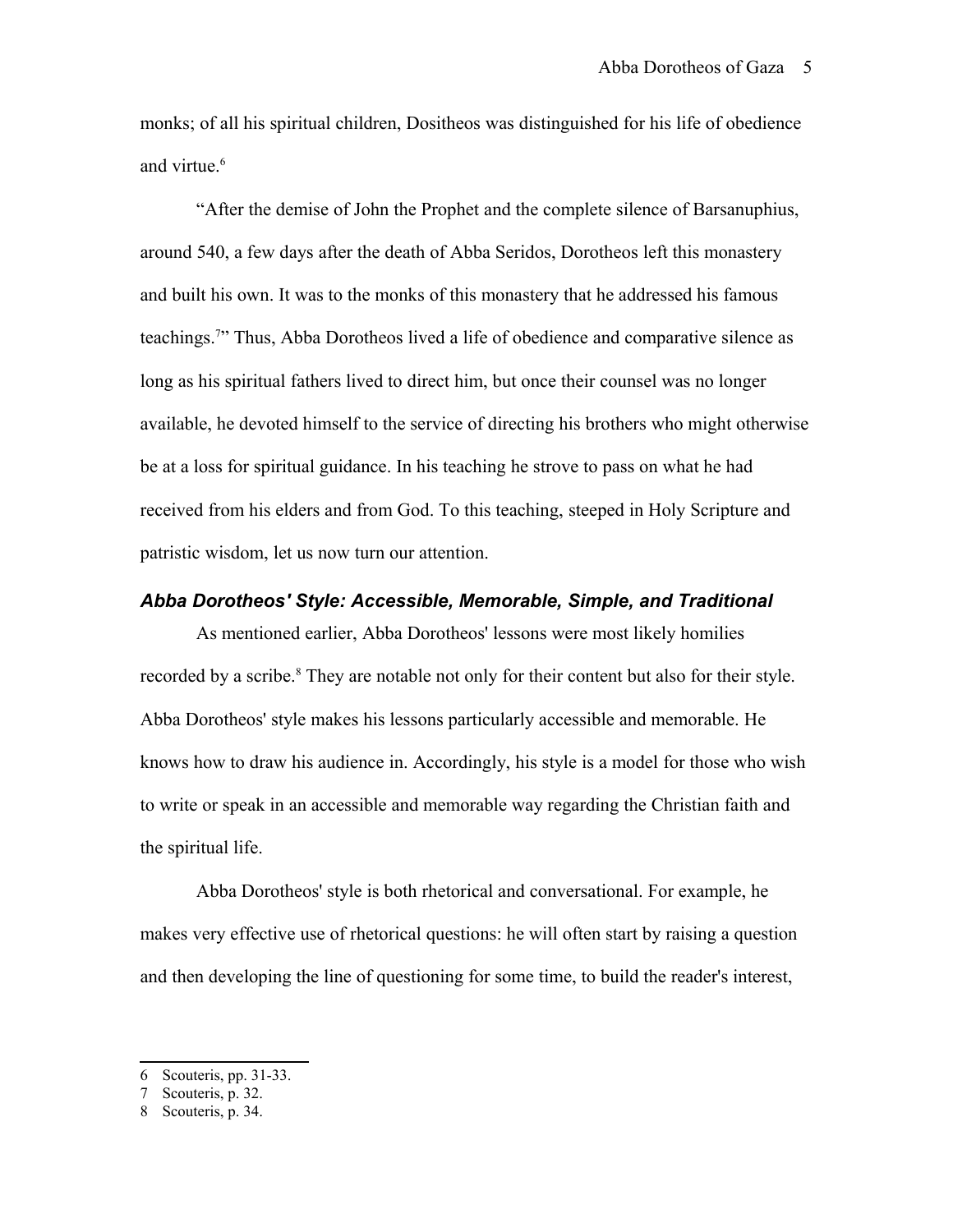before presenting the answer to the question.<sup>[9](#page-5-0)</sup> He also uses stories very effectively to illustrate his points: stories from his own experience, from his teachers, and from the writings of earlier fathers. These stories are memorable and clearly connect the principles he is presenting with the kinds of every-day challenges that his audience faces.

Abba Dorotheos' lessons are written in simple language. He does not aim to impress his audience with flowery expressions. Instead, he presents his material in a way that makes it easy to understand and remember.

Abba Dorotheos' teaching is scriptural and patristic. His writings are saturated with passages from the Old and New Testaments. He makes frequent reference to the sayings of the fathers and to their lives. His aim is clearly not to innovate but to hand down the mind-set of the Church—to call his brethren to join him in discipleship.

## *The Fall and Our Salvation: God's Gifts[10](#page-5-1)*

Abba Dorotheos begins his discourses with a lesson entitled "On Renunciation," but his starting point in this lesson, and the foundation of his entire teaching, is the foundation of all Christian teaching: The story of the incarnation. Abba Dorotheos paints the story of our salvation in a way that calls to mind the beginning of Saint Athanasius' treatise *On the Incarnation*.

Abba Dorotheos begins in the garden of Eden with the Fall, then speaks of mankind's descent into greater and greater depths of depravity: the reign of sin and death. "Only a few," he says, "knew God, moved by the natural law." Then God in his goodness gave the written law, that men might leave their sin and return to God—however, they transgressed the law and sunk deeper into their sin. God sent the prophets and yet people

<span id="page-5-0"></span><sup>9</sup> For an excellent example of this stylistic trait, see Scouteris, pp. 89-91, translated from Dorotheos' second lesson, "On Humility."

<span id="page-5-1"></span><sup>10</sup> Based on Scouteris, pp. 69-74, translated from Dositheos' first lesson, "On Renunciation."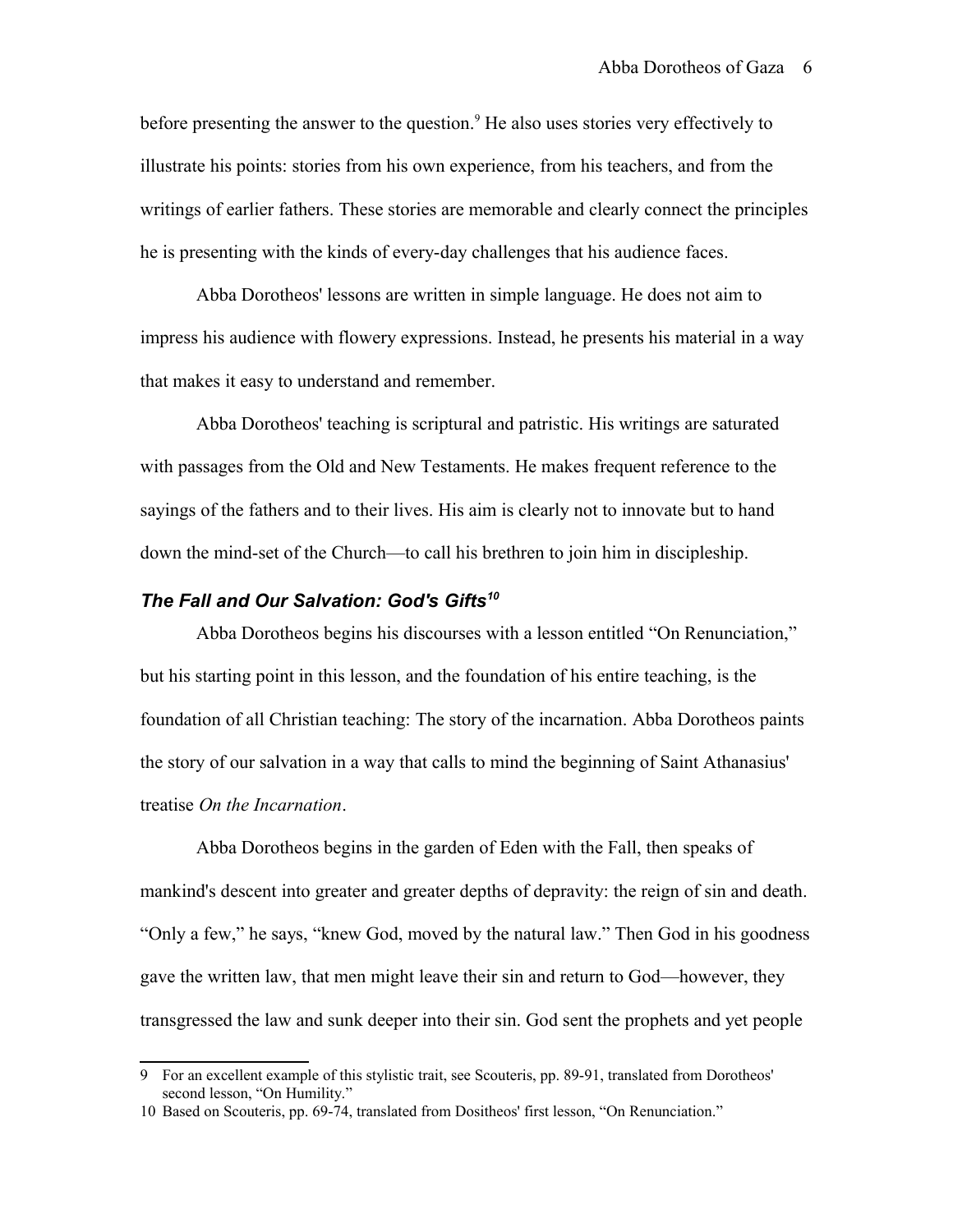did not give up their evil ways. The prophets bore witness to the way in which evil dominated the world, like a disease that infects a person's whole body. "Then God, Who is good and loves mankind, sent His only-begotten Son, because only God could heal Man and enable him to rise up from this kind of suffering." God assumed our essence that he might heal it, and thus liberated man from the dominion of sin. God "destroyed all the devil's power... and delivered us from under his control... *unless we want to sin voluntarily."*

And how can we, through our Lord's incarnation, be liberated from the power of sin? By receiving the two gifts, says Abba Dorotheos, that our Lord gave us: **Baptism** and **His Commandments**. Through Holy Baptism, the Lord has purified us from every sin and forgiven everything. However, our *sickness* – our tendency to sin – remains after baptism. Knowing this, our Lord also gave us His Holy Commandments. Through observance of His commandments we can be purified from both our sins and our passions which lead us to sin. In His teaching, our Lord shows us the *causes* of sin and how to eliminate them. (For example, in the sermon on the mount, He teaches us that adultery is the fruit of lust and that we must eliminate lust to be safe from adultery.)

To summarize, in baptism the Lord released us from every sin we had committed and gave us the *power* to do good if we desire it; in His teaching He pointed out the *way* of purification from our passions that we can follow in order not fall into sin again.

This way of purification, the Lord's commandments, is exactly what Abba Dorotheos intends to lay before us in his Discourses. By starting in this way, and throughout his Discourses, Abba Dorotheos makes it clear that his aim is not to teach us anything new of his own devising, but rather to hand down to us teachings that help us to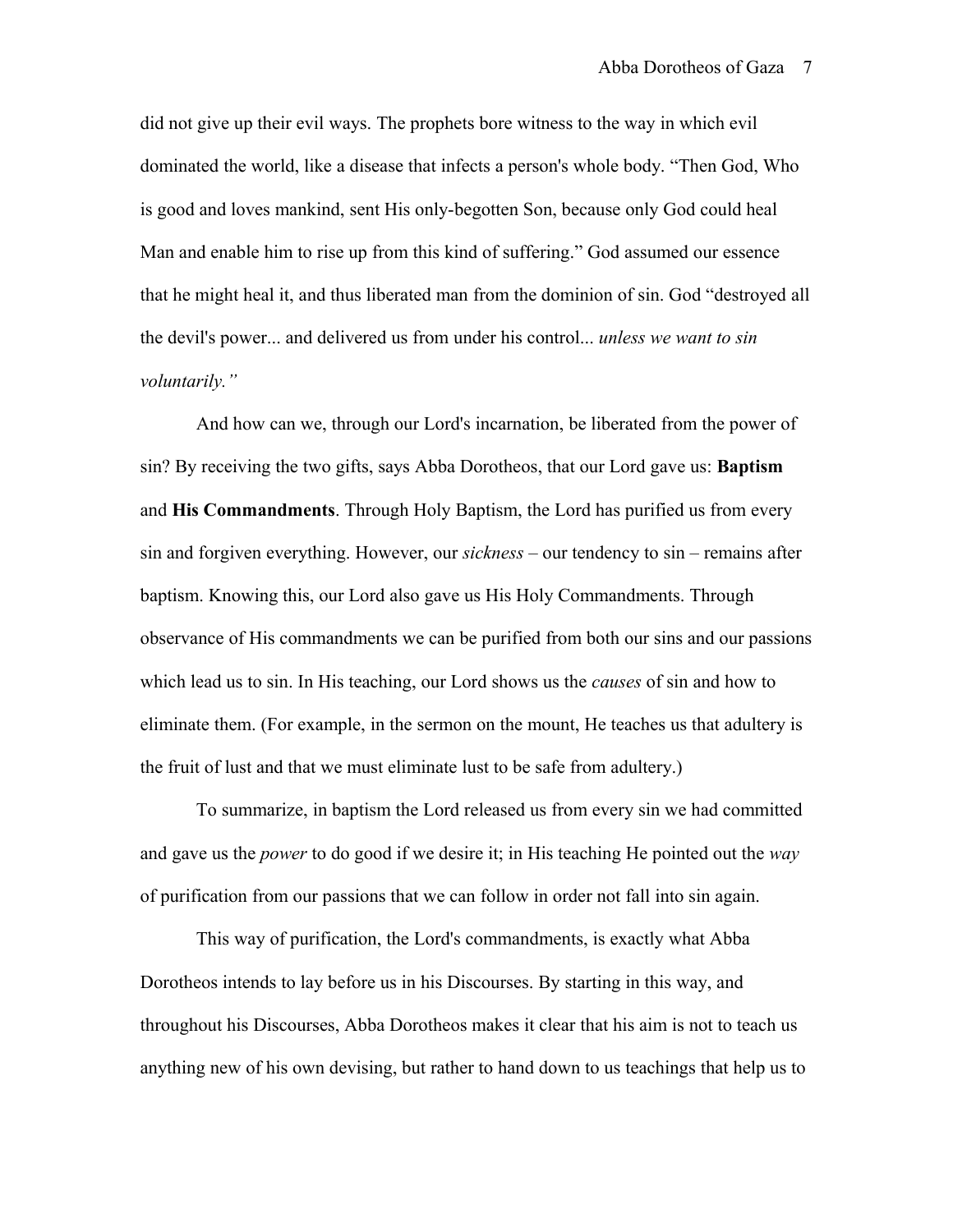clearly understand our Lord's commandments—teachings which Abba Dorotheos received from his own spiritual guides, from scripture, and from the patristic writings such as the sayings of Desert Fathers.

## *The Root of Our Sin and Its Cure[11](#page-7-0)*

What do we learn from our Lord's teaching about the cause of our bondage to sin, and its cure? "Hear what the Lord says, 'Learn from me, *for I am gentle and lowly in heart*, and you will find rest for your souls' (Matt. 11:29). Here briefly, in one word, He has shown us the root and cause of every evil and the treatment for it and also the cause of every good." It is **arrogance,** or **pride,** that defeated us: pride makes it impossible for us to be receptive to the Lord's mercy. We can only begin to receive God's mercy through pride's opposite, humility, and through the obedience which comes from true humility.

Man's pride and disobedience was the cause of his sin in Eden, and the cause of all suffering. For man's pride led not only to his self-will, in eating the forbidden fruit, but also to his refusal to repent. God asked Adam why he sinned, giving him a chance to repent, but Adam blamed Eve and even blamed God: "The woman whom You gave me..." Adam had no trace of humility and set himself against God. Yet God did not want man to be cut off from Him and suffer eternal death. Thus God allowed sorrow and affliction, that man might be cured from his pride and thus return to God. If we, then, take the path that Adam took—following our own opinion, insisting on our own will, and justifying ourselves—we too will arrive at all kinds of sorrows, which God allows in our lives to call us to repentance.

The **cure** to our sin, says Abba Dorotheos, is the opposite of its cause: humility. Through humility we can be purified and return to our natural state. The humble man is

<span id="page-7-0"></span><sup>11</sup> Based on Scouteris, pp. 74-77, translated from Dositheos' first lesson, "On Renunciation."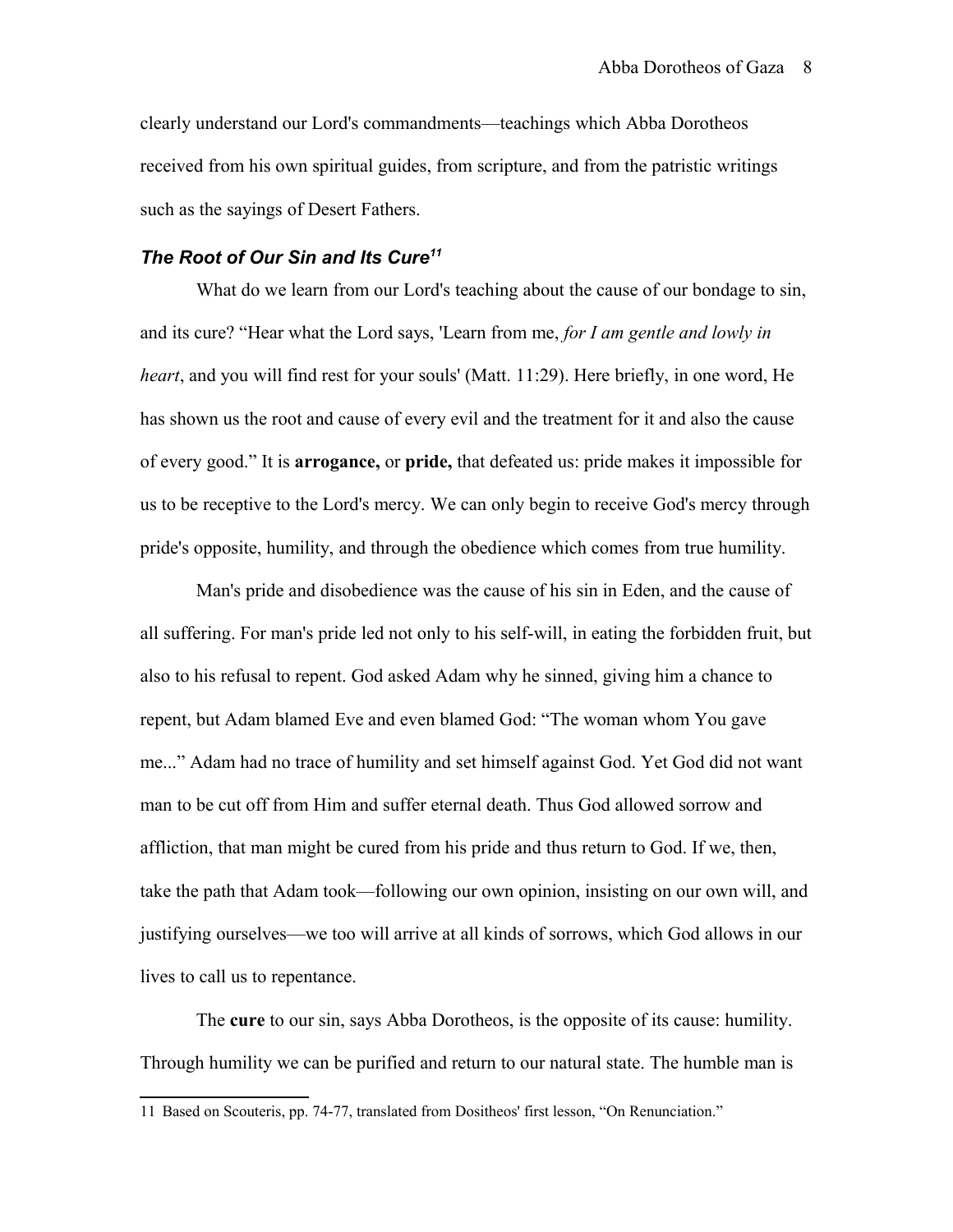one who mistrusts his own wisdom and his own will, and ceases to be a slave to his own will. In fact, says Abba Dorotheos, he *hates* and *renounces* his own will.

#### *The Power of Humility and the Perfect Humility of the Saints*

Elsewhere, Abba Dorotheos explains that through humility we can not only be free from slavery to our own will, but we can even learn to peacefully accept whatever happens to us as God's will.<sup>[12](#page-8-0)</sup> This peace comes from our freedom from self-will (we are not constantly wishing for something other than what God allows for us) and also from overcoming the belief that we deserve ease and pleasure. The humble man is keenly aware of his need for purification, and he realizes that God alone knows and provides the means for his purification – that God is allowing difficulties and temptations as medicine for his sins. The humble man, accepting temptations as God's benevolence, is free from the impulse to blame others: an impulse which, unchecked, would throw him into the pit of anger. In fact, writes Abba Dorotheos, "nothing is more powerful than humility. Nothing can overcome it."<sup>[13](#page-8-1)</sup>

In summary, humility is the central virtue, and it leads to tranquility and cleansing from every passion. It **"**protects the soul from all the passions and also from every temptation."[14](#page-8-2) The theme of achieving tranquility through humility recurs constantly throughout Dorotheos' writings.<sup>[15](#page-8-3)</sup>

Abba Dorotheos writes about a specific type of humility, which he calls the "perfect humility of the saints:" coming to realize that all our achievements come from God and not from ourselves.<sup>[16](#page-8-4)</sup> Nothing good comes about apart from God. As we come to

<span id="page-8-0"></span><sup>12</sup> Scouteris, pp. 89-91 (translated from Lesson 2 of Dorotheos) and pp. 203-4 (translated from Lesson 13).

<span id="page-8-1"></span><sup>13</sup> Scouteris, p. 90 (translated from Lesson 2 of Dorotheos).

<span id="page-8-2"></span><sup>14</sup> Dorotheos, *On Humility* 96 quoted in Seid, section "The Goal of Life: Achieving Tranquility by Acquiring Humility."

<span id="page-8-3"></span><sup>15</sup> Seid, section "The Goal of Life: Achieving Tranquility by Acquiring Humility."

<span id="page-8-4"></span><sup>16</sup> Scouteris, p. 93 (translated from Lesson 2 of Dorotheos).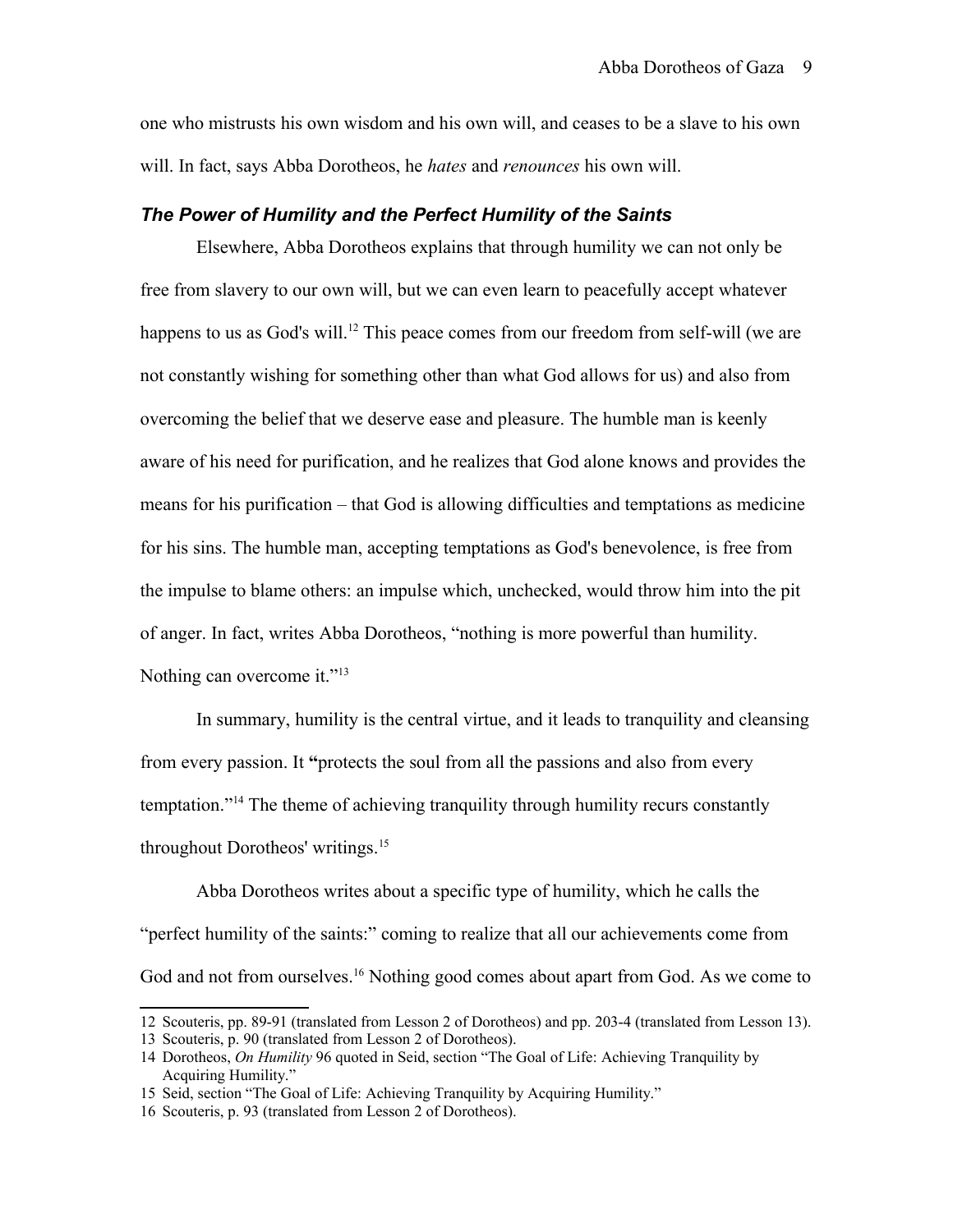realize our utter dependence on God's grace, we begin to rely on Him alone, to turn constantly to Him, trusting ever more fully in His mercy. This humility comes about gradually and naturally, says Dorotheos, as we strive to keep the Lord's commandments. The further the saints progress in keeping the Lord's commandments, and the more their mind is directed toward God, the more keenly aware they are of their smallness and sinfulness in contrast to God's infinite power and goodness.<sup>[17](#page-9-0)</sup>

### *Obedience and the Need for Guidance*

In the struggle toward humility and cutting off our own will, Abba Dorotheos teaches us, we can derive great benefit from *obedience*. In his writing we see a stark contrast between those who direct themselves and those who live a life of obedience to a spiritual guide.

Abba Dorotheos begins a lesson on the need for obedience<sup>[18](#page-9-1)</sup> with Proverbs 11:14, "Those who have no guidance fall like leaves, but there is safety in much counsel." "No one is more wretched," Dorotheos explains, "no one is more easily caught unawares, than a man who has no one to guide him along the road to God." He further explains that safety in "much counsel" refers not to taking counsel from many people and at random, but rather, taking counsel from a person in whom we have full confidence. We should "report everything and take counsel about everything" from this trusted spiritual guide. Everything, that is, regarding our sins: in this way alone he is safe from the attacks of the enemy. Otherwise, the enemy will find any "little bit of self-will or self-righteousness" and use that to bring us down—to divert us from serving God.

What then is the condition of the person who submits himself fully to a spiritual guide? Abba Dorotheos cites the life of his disciple, St. Dositheos, to teach us the great

<span id="page-9-0"></span><sup>17</sup> Scouteris, p. 94 (translated from Lesson 2 of Dorotheos).

<span id="page-9-1"></span><sup>18</sup> Wheeler, pp. 122-129 (translated from Lesson 5 of Dorotheos).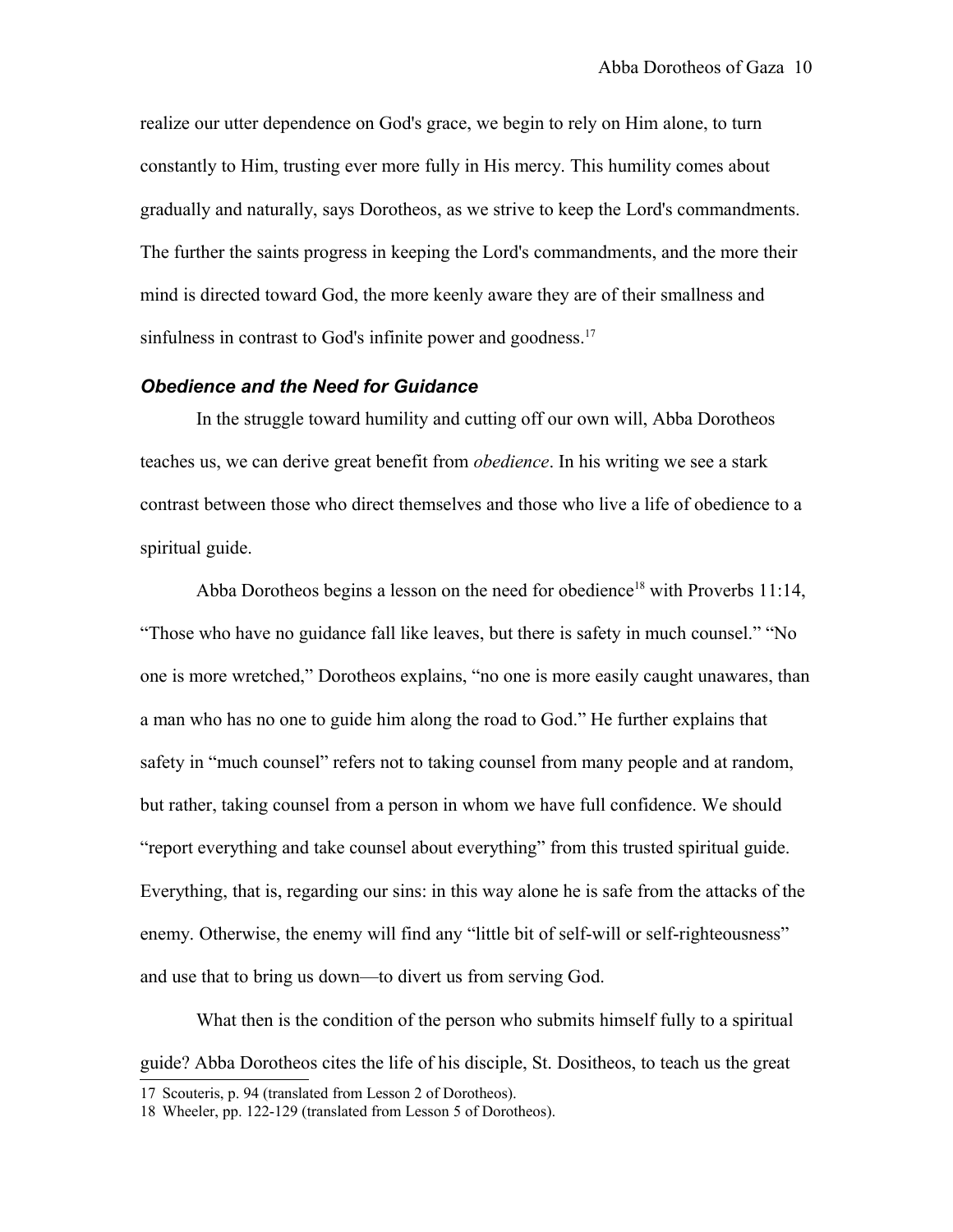value of this virtue of obedience. Dositheos left a "life of pleasure and idleness" and died after living only a short time in the Seridos monastery—not distinguished by any great feats of asceticism, but by obedience, repentance, and acceptance of whatever difficulties came to him. After Dositheos' death, God granted one of the Elders at the monastery a vision of Dositheos glorified and rejoicing among the saints.[19](#page-10-0)

Dorotheos gives many other illustrations of the blessings that God gives to those who strive to live in obedience to their spiritual fathers. He concludes one discussion of the value of obedience with this telling paragraph:

*At one time, before I knew the power of this virtue (that is, humility), hearing that through much tribulation we must enter the Kingdom of Heaven, I became afraid because I had no troubles. And when such thoughts came upon me, I used to take up a pen and write to one of the Elders. On one occasion I wrote to Abba John, the disciple of Abba Barsanuphius, and while I was writing, even before I had finished, I was sensible of help and relief, and this itself increased my freedom from care and my sense of peace. And this is what I said: "Master, since the scriptures say that through much tribulation we must enter into the Kingdom of Heaven, and I do not seem to have a single affliction, what shall I do? Shall I not lose my soul if I haven't a single affliction or anxiety?" When I had explained my thought to him in this way, he wrote back declaring, "Do not be afraid; you have no cause to be, for everyone who throws himself completely into obedience to the Fathers shall surely possess this state of freedom from care and peacefulness of soul."[20](#page-10-1)*

<span id="page-10-0"></span><sup>19</sup> Wheeler, p. 89, and Scouteris, pp. 55-63 (translated from the life of Abba Dositheos).

<span id="page-10-1"></span><sup>20</sup> Wheeler, pp. 91-92 (translated from Lesson 1 of Dorotheos).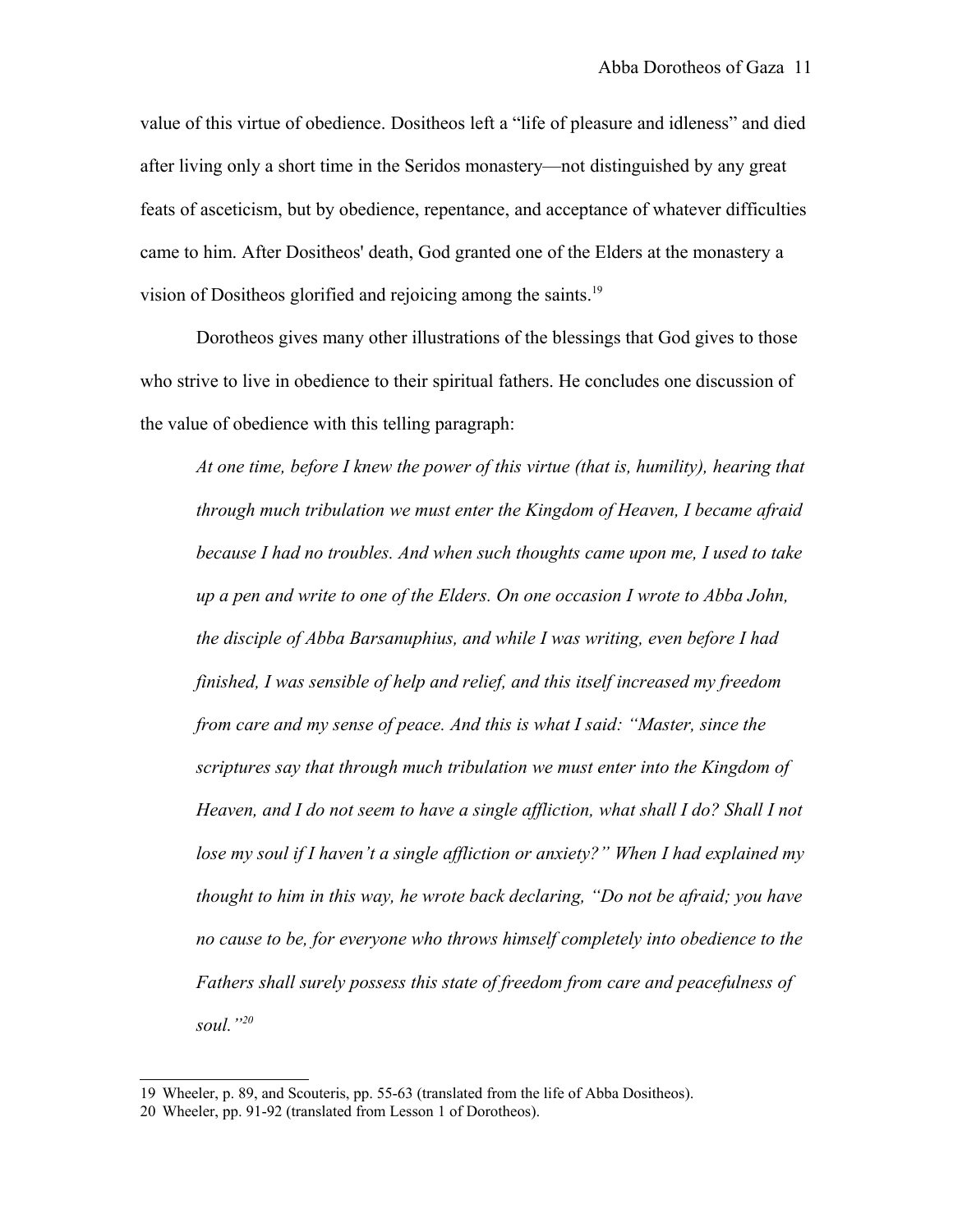## *Overcoming Demonic Thoughts In Times of Distress and Temptation[21](#page-11-0)*

We spoke earlier of the centrality of humility in Abba Dorotheos' writings. Humility is the basis of Abba Dorotheos' teaching on how we can respond when we are overcome by opposing thoughts. We must first understand that, although God's plan for us is beyond our knowledge, we are safe only when we entrust ourselves to His care. We must also realize that we cannot "overcome demonic thoughts through human ones." Therefore, Abba Dorotheos writes to a brother distressed by temptations, "when opposing thoughts overwhelm you, it is necessary to shout to God, 'Lord, take care of the matter, as you want and as you know.' For the providence of God puts many things in order, in spite of what we think or hope."

Abba Dorotheos writes here against worry and proud self-reliance, not against using our mental abilities. Though we should of course use the intellectual gifts that God gave us, our **trust** must be in God, not in our own ability to reason through our situation.

Citing Abba Poemen, Abba Dorotheos writes that the commandment "do not worry about tomorrow" (Matt. 6:34) applies especially in times of trial or temptation. Trusting in Christ's commandment, he counsels his distressed brother to keep to the "most carefree and the surest" path: the path of hope in God, "Who is able to do exceedingly abundantly above all that we ask or think" (Eph. 3:20).

## *Virtues – The Royal Way[22](#page-11-1)*

Although the virtues of humility and obedience are central to Abba Dorotheos' writings, he has much to say about the acquisition of the other virtues. He uses the following illustration to help us understand the virtues. All of us who desire to follow the path of the saints, says Abba Dorotheos, are like pilgrims traveling toward the holy city,

<span id="page-11-0"></span><sup>21</sup> Based on Scouteris, pp. 285-7 (Dorotheos' "Letter to a Brother Distressed by Temptation").

<span id="page-11-1"></span><sup>22</sup> Based on Scouteris, pp. 170-172, translated from Dorotheos, "On Vigilance and Sobriety."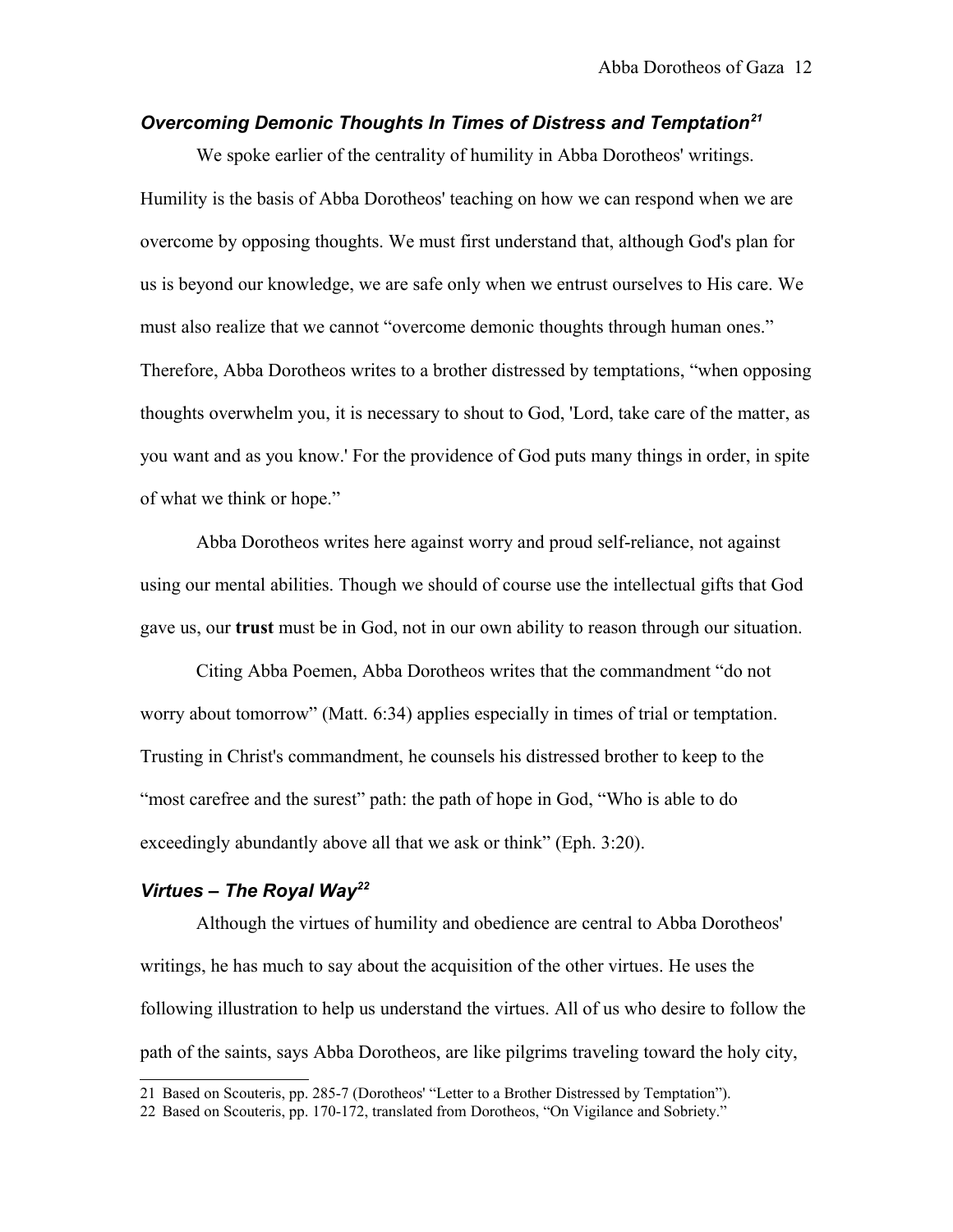Jerusalem. If we want to reach our destination, we must not veer to the right or to the left, but follow the middle and direct road. This "royal path" is the path of virtue. The acquisition of the virtues involves both continual striving toward our destination (the perfection of Christ) and avoidance of every harmful extreme.

What does Abba Dorotheos mean when he calls the path of virtue the royal path and the middle road? Each virtue, he teaches us, is the healthy midpoint between two opposite extremes. Thus the virtues are very similar to the principles of moderation which preserve the health of our body. If a person sleeps too little or too much, his health will be disturbed, until balance is restored. The same is true of the virtues, which preserve the healthy or natural state of the soul. For example, "courage stands in the middle between cowardice and foolhardiness; humility in the middle between arrogance and obsequiousness. Modesty is a mean between bashfulness and boldness—and so on with the other virtues."<sup>[23](#page-12-0)</sup>

## *The Need for Self-Examination, and the Three States of the Soul*

Abba Dorotheos uses the aforementioned analogy of pilgrimage to the holy city to illustrate another principle of the spiritual life: the need for self-examination. All of us who desire to follow the path of the saints, are like pilgrims traveling toward the holy city, who find ourselves in many different situations. For any of us to make further progress toward our destination, we must know where we are. In our journey toward virtue, we must especially know where we stand with respect to the passions.<sup>[24](#page-12-1)</sup>

Abba Dorotheos teaches that a man may be in one of three states with regard to a particular passion. The first situation is when a man allows a passion to operate, and adapts his life according to it: he lives his life in a way that allows him to satisfy his

<span id="page-12-0"></span><sup>23</sup> Wheeler, p.166, translated from Dorotheos, "On Vigilance and Sobriety."

<span id="page-12-1"></span><sup>24</sup> Scouteris, pp. 172-173, translated from Dorotheos, "On Vigilance and Sobriety."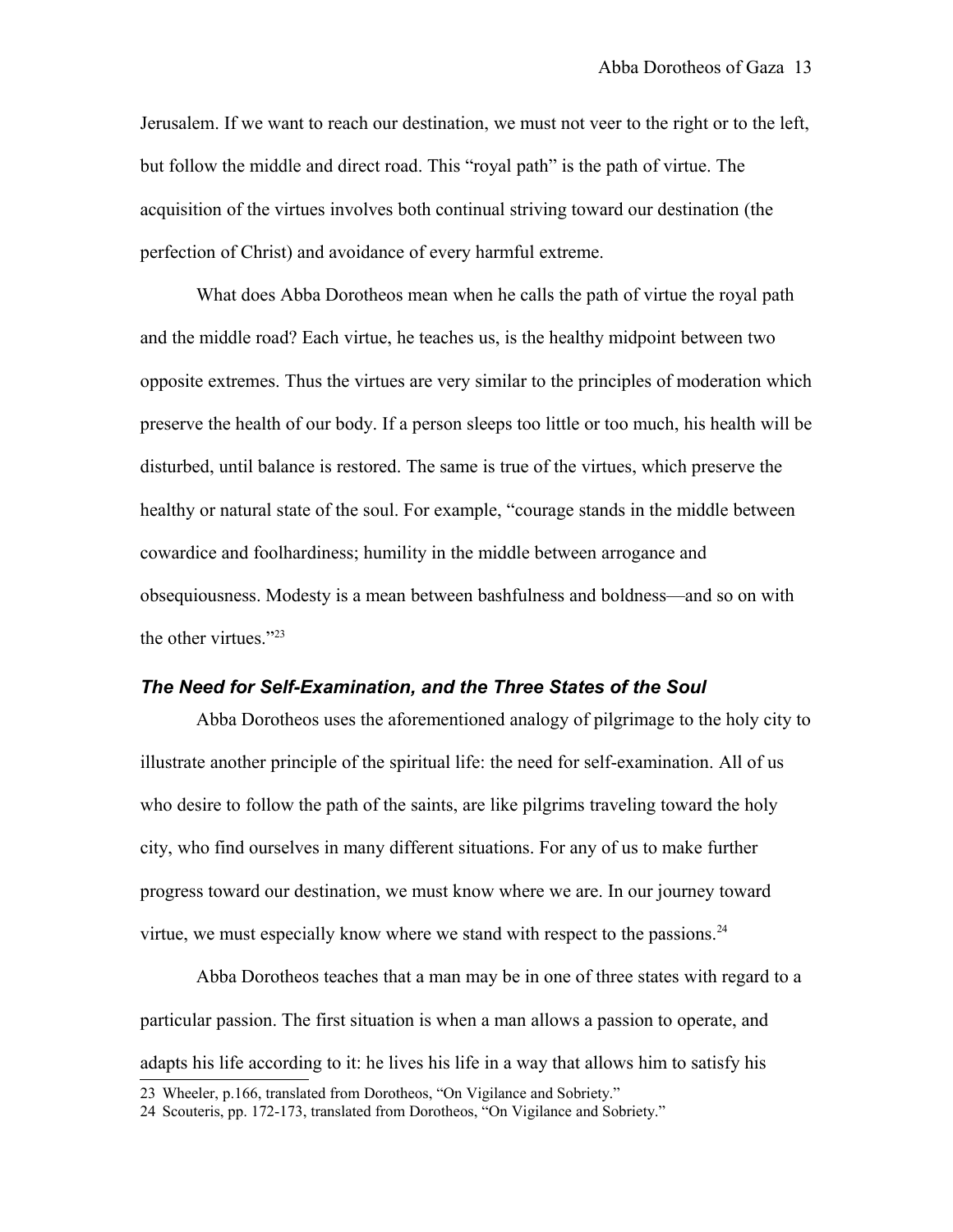passions. The second situation is when a man does not give a passion free reign but also does not cut it off: he disputes with his passions but lives with them inside of him. The third situation is when a man actively roots out a passion, by continually struggling against it and acting in opposition to it.<sup>[25](#page-13-0)</sup>

For example, let us consider the passion of anger and vengeance: suppose a man hears someone insult him. A man in the first state with regard to anger is one who immediately strikes back with harsh words, and feels justified in doing so. A man in the second state might respond angrily out of habit, but would struggle to restrain himself. A man in the third state would accept the words against him as God's providence, thank God for humbling him, and pray for the person who insulted him.

On our journey toward virtue, Abba Dorotheos teaches us, we must not only be aware of our current situation, but also examine ourselves from time to time as to our progress. Specifically: have we taken steps toward rooting out our passions, or are some of them becoming worse? Yet, if some of them are becoming worse, he says, let us not despair, but do what we can to fight against them.<sup>[26](#page-13-1)</sup> Let us ask God for the help we need with humility and repentance—and when we have sought God's help through contrition and confession, let us follow the example of Dorotheos' disciple Dositheos, who after confessing, "would get up and run joyfully to his duties," "leaving behind his sorrow," confident that "he had indeed received God's forgiveness."<sup>[27](#page-13-2)</sup>

<span id="page-13-0"></span><sup>25</sup> Scouteris, pp. 173-175, translated from Dorotheos, "On Vigilance and Sobriety."

<span id="page-13-1"></span><sup>26</sup> Scouteris, pp. 175-176, translated from Dorotheos, "On Vigilance and Sobriety."

<span id="page-13-2"></span><sup>27</sup> Scouteris, pp. 58-59 (translated from the life of Dositheos).